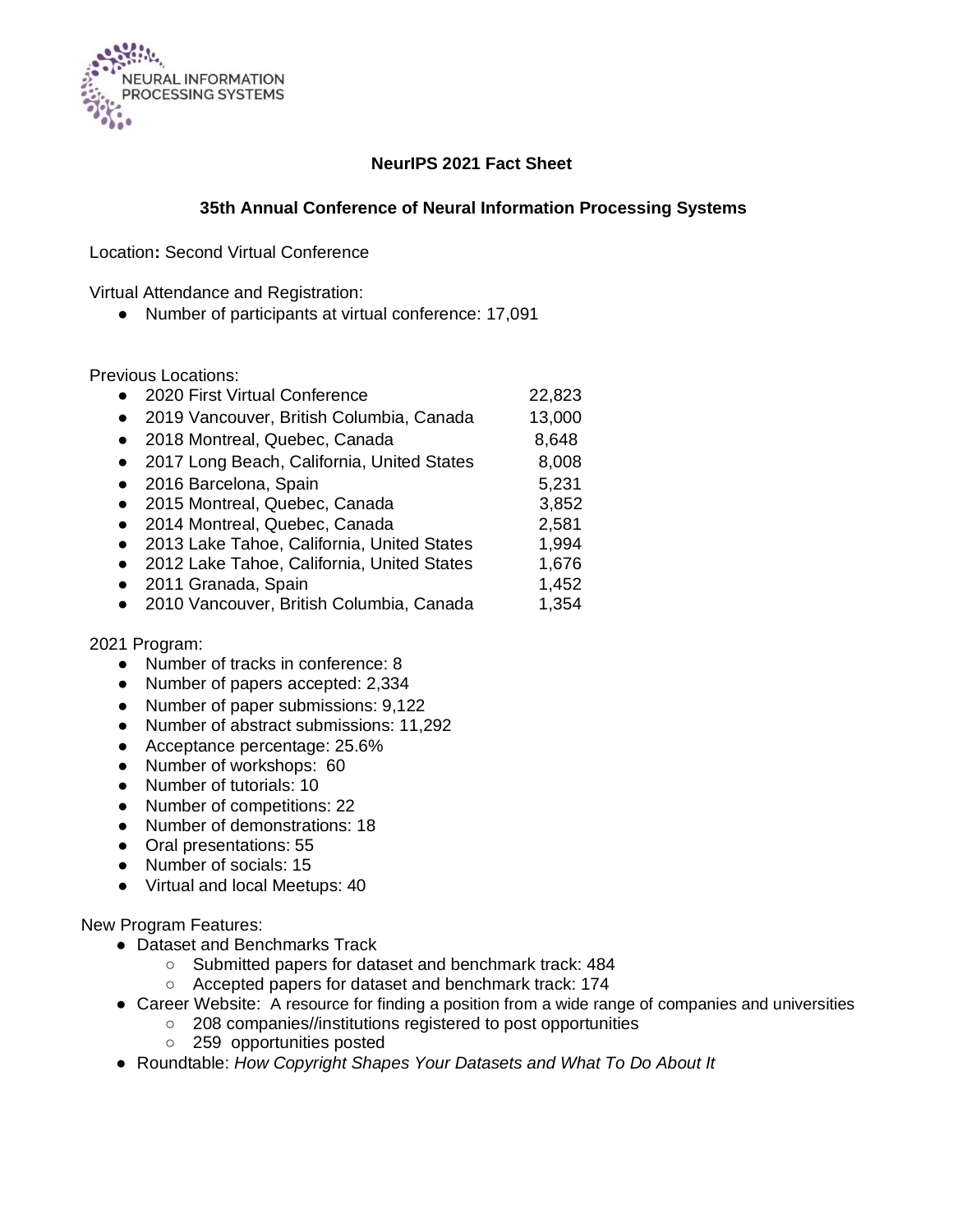

### [pdf version](https://media.neurips.cc/Conferences/NeurIPS2021/NeurIPS_2021_poster.pdf)

2020 Program:

- Number of tracks in conference: 7
- Number of papers accepted: 1,898
- Number of paper submissions: 9,467
- Acceptance percentage: 20%
- Number of workshops 60
- Number of tutorials: 16
- Number of competition tracks: 16

All accepted papers can be found in the proceedings: https://proceedings.neurips.cc/paper/2021

Affinity Groups Represented:

- Black in AI
- Indigenous in AI
- LatinX in AI
- Queer in AI
- Women in ML (WiML)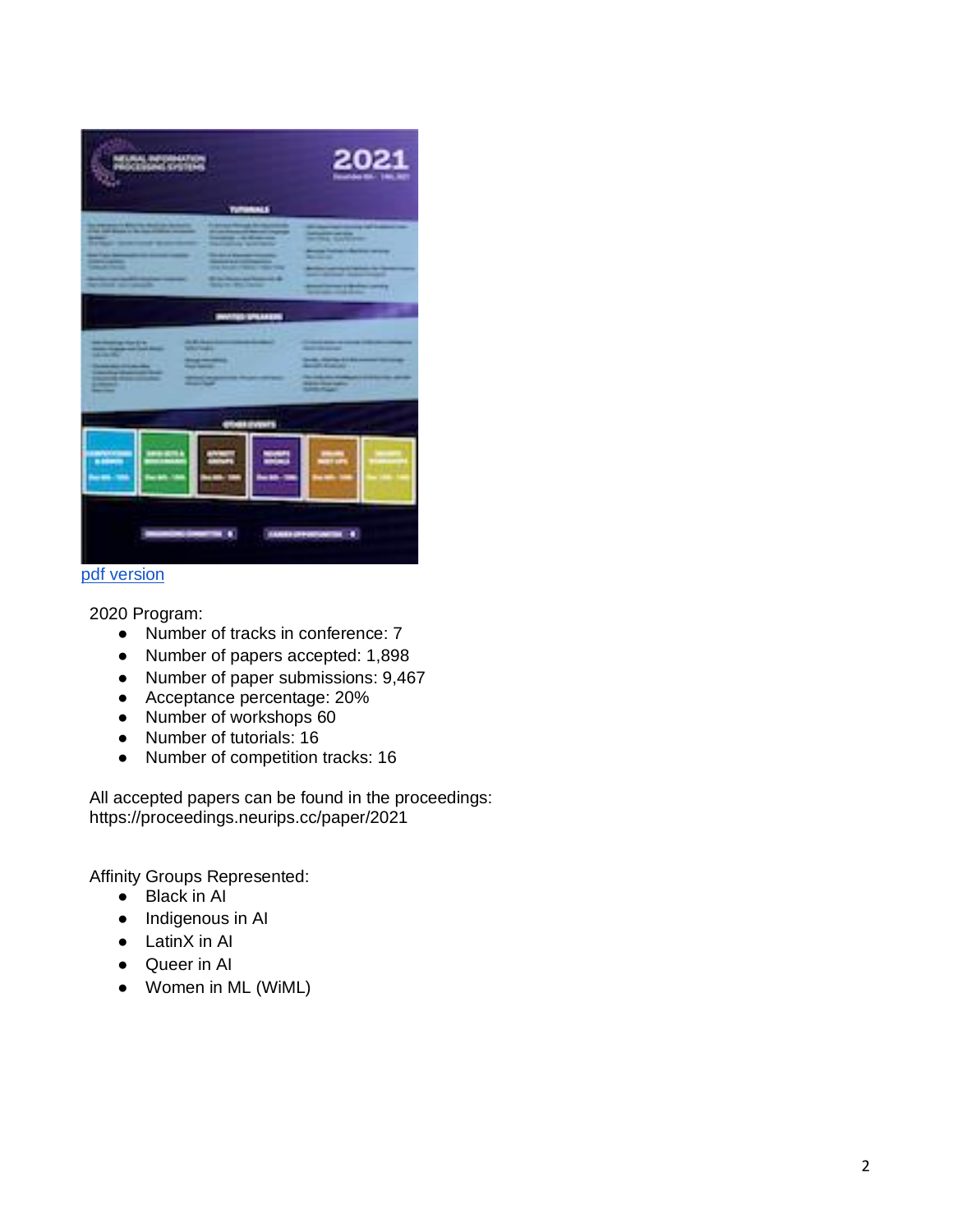Invited Keynote Speakers:

- *Featured plenary interview with [Daniel Kahneman](https://scholar.princeton.edu/kahneman/home) - A Conversation on Human and Machine Intelligence*
- *Roundtable - Amanda Levendowski - How Copyright Shapes Your Datasets and What To Do About It*
- *[Luis von Ahn](https://en.wikipedia.org/wiki/Luis_von_Ahn) - How Duolingo Uses AI to Assess, Engage and Teach Better*
- *[Peter Bartlett](https://www.stat.berkeley.edu/~bartlett/) - Benign Overfitting*
- *[Meredith Broussard](https://merbroussard.github.io/) - Gender, Allyship & Public Interest Technology*
- *[Alessio Figalli](https://people.math.ethz.ch/~afigalli/home) - Optimal Transport: Past, Present, and Future*
- *[Mary L. Gray](https://marylgray.org/) - The Banality of Scale: A Theory on the Limits of Modeling Bias and Fairness Frameworks for Social Justice (and other lessons from the Pandemic)*
- *[Gábor Lugosi](http://www.econ.upf.edu/~lugosi/) - Do We Know How to Estimate the Mean?*
- *[Radhika Nagpal](https://www.radhikanagpal.org/) - The Collective Intelligence of Army Ants, and the Robots They Inspire*





Luis Von Ahn

**Mary Gray** 



Daniel Kahneman

**Peter Bartlett** 



Gabor Lugosi



**Figalli Alessio** 

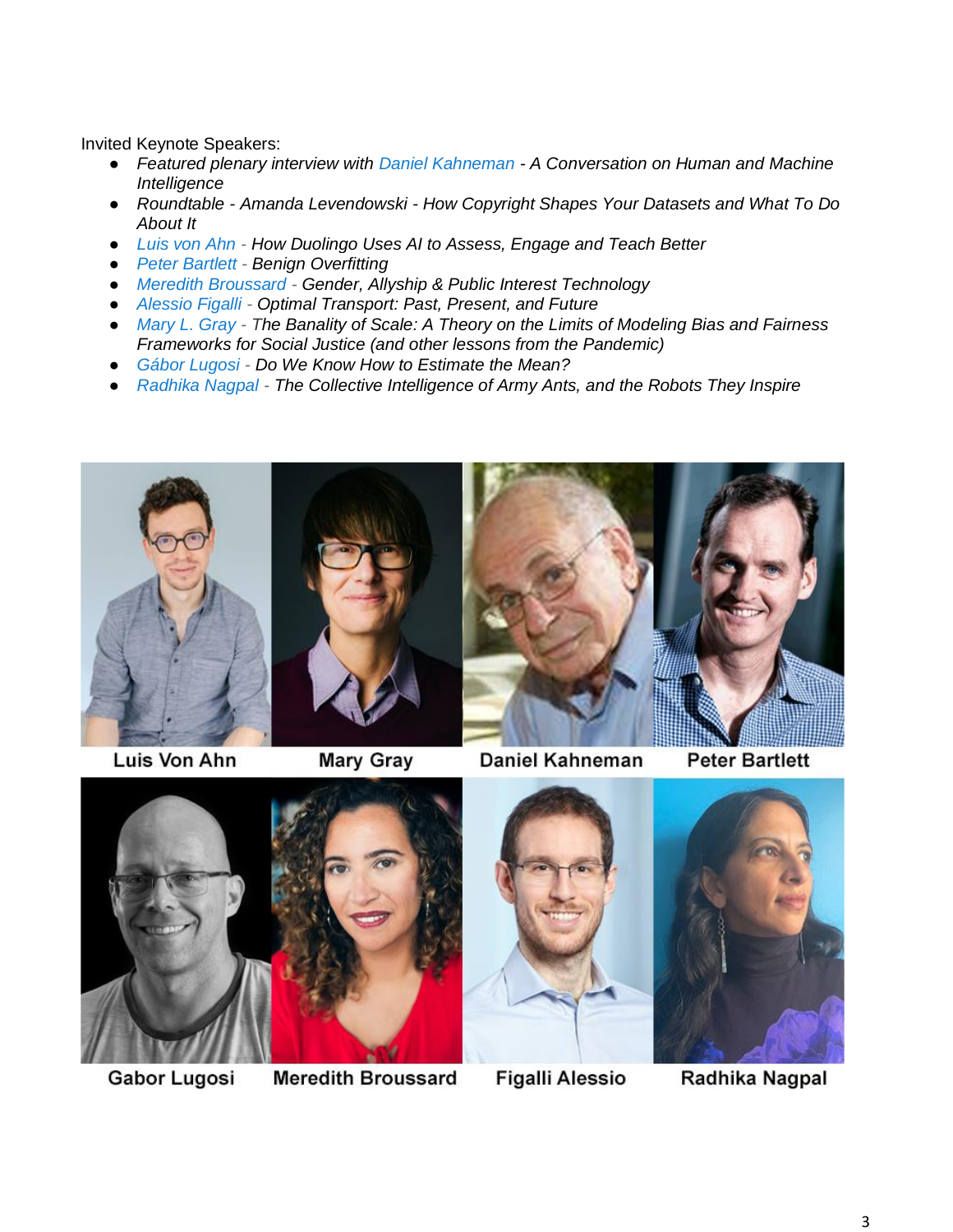Paper Award Recipients:

- **Outstanding Paper Award**:
	- **Title**: [A Universal Law of Robustness via Isoperimetry](https://openreview.net/forum?id=z71OSKqTFh7)
	- **Authors:** Sébastien Bubeck and Mark Sellke
	- **Presented**: Tuesday, December 7 at 08:20 GMT (12:20 am PST) in the session on Deep Learning Theory and Causality
	- **About**: This paper proposes a theoretical model to explain why many state-of-the-art deep networks require many more parameters than are necessary to smoothly fit the training data. In particular, under certain regularity conditions about the training distribution, the number of parameters needed for an O(1)-Lipschitz function to interpolate training data below the label noise scales as *nd*, where *n* is the number of training examples, and *d* is the dimensionality of the data. This result stands in stark contrast to conventional results stating that one needs *n* parameters for a function to interpolate the training data, and this extra factor of *d* appears necessary in order to smoothly interpolate. The theory is simple and elegant, and consistent with some empirical observations about the size of models that have robust generalization on MNIST classification. This work also offers a testable prediction about the model sizes needed to develop robust models for ImageNet classification.

### ● **Outstanding Paper Award**:

- **Title**: [On the Expressivity of Markov Reward](https://openreview.net/forum?id=9DlCh34E1bN)
- **Authors**: David Abel, Will Dabney, Anna Harutyunyan, Mark K. Ho, Michael Littman, Doina Precup, and Satinder Singh
- **Presented**: Tuesday, December 7 at 09:20 GMT (1:20 am PST) in the session on Reinforcement Learning
- **About:** Markov reward functions are the dominant framework for sequential decision making under uncertainty and reinforcement learning. This paper provides a careful, clear exposition of when Markov rewards are, or are not, sufficient to enable a system designer to specify a task, in terms of their preference for a particular behavior, preferences over behaviors, or preferences over state and action sequences. The authors demonstrate with simple, illustrative examples that there exist some tasks for which no Markov reward function can be specified that induces the desired task and result. Fortunately, they also show that it is possible in polynomial time to decide if a compatible Markov reward exists for a desired setting, and if it does, there also exists a

polynomial time algorithm to construct such a Markov reward in the finite decision process setting. This work sheds light on the challenge of reward design and may open up future avenues of research into when and how the Markov framework is sufficient to achieve performance desired by human stakeholders.

## ● **Outstanding Paper Award:**

- **Title**: [MAUVE: Measuring the Gap Between Neural Text and Human Text using](https://openreview.net/forum?id=Tqx7nJp7PR)  [Divergence Frontiers](https://openreview.net/forum?id=Tqx7nJp7PR)
- **Authors**: Krishna Pillutla, Swabha Swayamdipta, Rowan Zellers, John Thickstun, Sean Welleck, Yejin Choi and Zaid Harchaoui
- **Presented**: Tuesday, December 7 at 8:00 GMT (midnight PST) in the session on Deep Learning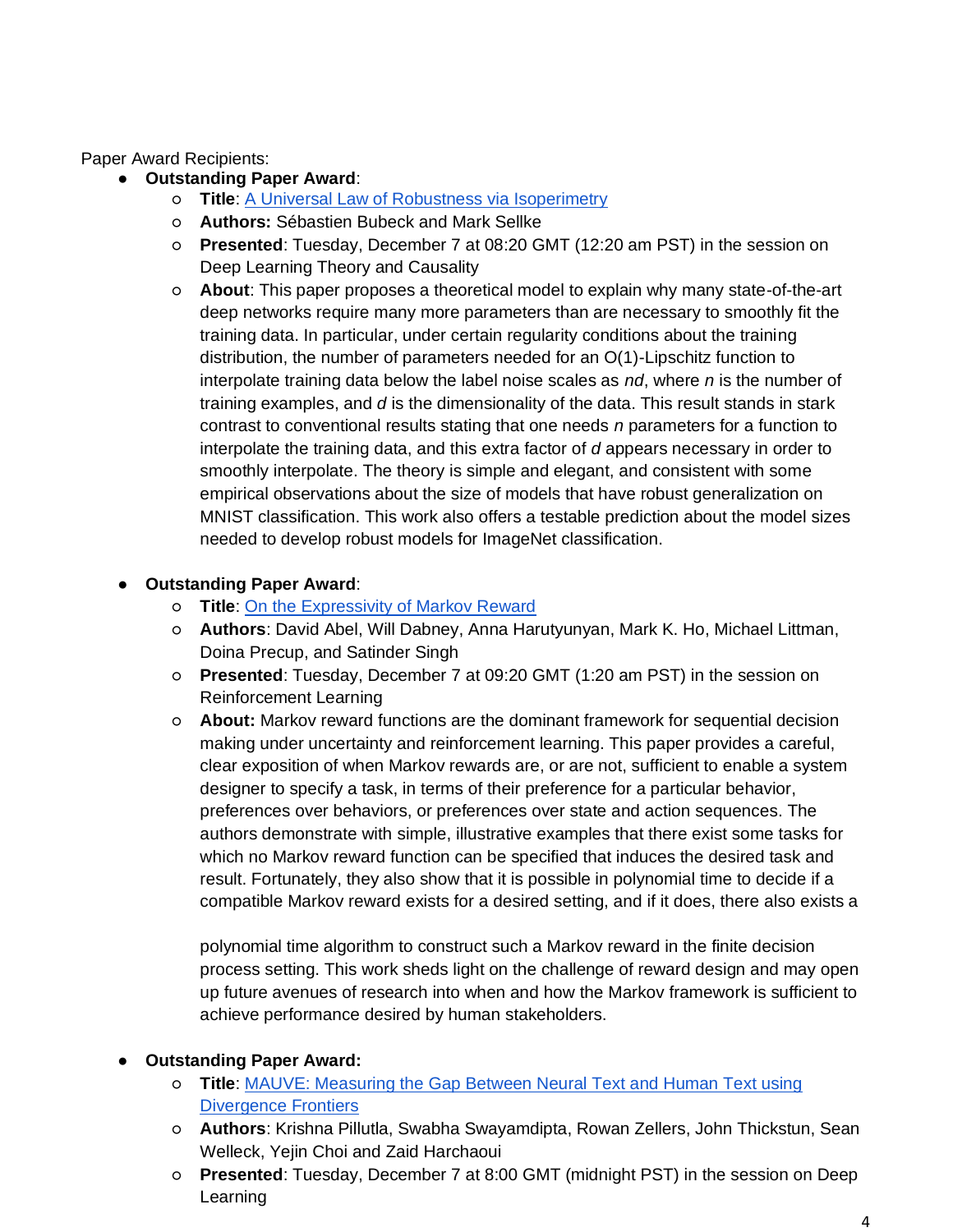○ **About**: This paper presents MAUVE, a divergence measure to compare the distribution of model-generated text with the distribution of human-generated text. The idea is simple and elegant, and it basically uses a continuous family of (soft) KL divergence measures of quantized embeddings of the two texts being compared. The proposed MAUVE measure is essentially an integration over the continuous family of measures, and aims to capture both Type I error (generating unrealistic text) and Type II error (not capturing all possible human text). The empirical experiments demonstrate that MAUVE identifies the known patterns of model-generated text and correlates better with human judgments compared to previous divergence metrics. The paper is well-written, the research question is important in the context of rapid progress of open-ended text generation, and the results are clear.

#### ● **Outstanding Paper Award:**

- **Title**: [Continuized](https://openreview.net/forum?id=bGfDnD7xo-v) [Accelerations of Deterministic and Stochastic Gradient Descents, and](https://openreview.net/forum?id=bGfDnD7xo-v)  [of Gossip Algorithms](https://openreview.net/forum?id=bGfDnD7xo-v)
- **Authors**: Mathieu Even, Raphaël Berthier, Francis Bach, Nicolas Flammarion, Pierre Gaillard, Hadrien Hendrikx, Laurent Massoulié and Adrien Taylor
- **Presented**: Wednesday, December 8 at 16:00 GMT (8:00 am PST) in the session on **Optimization**
- **About**: This paper describes a "continuized" version of Nesterov's accelerated gradient method in which the two separate vector variables evolve jointly in continuous-time much like previous approaches that use differential equations to understand acceleration—but uses gradient updates that occur at random times determined by a Poisson point process. This new approach leads to a (randomized) discrete-time method that: (1) enjoys the same accelerated convergence as Nesterov's method; (2) comes with a clean and transparent analysis that leverages continuous-time arguments, which is arguably easier to understand than prior analyses of accelerated gradient methods; and (3) avoids additional errors from discretizing a continuous-time process, which stands in stark contrast to several previous attempts to understand accelerated methods using continuous-time processes.

#### ● **Outstanding Paper Award:**

- **Title**: [Moser Flow: Divergence-based Generative Modeling on Manifolds](https://openreview.net/forum?id=qGvMv3undNJ)
- **Authors**: Noam Rozen, Aditya Grover, Maximilian Nickel and Yaron Lipman
- **Presented**: Saturday, December 11 at 00:00 GMT (Friday, December 10 at 4:00 pm PST) in the session on Generative Modeling
- **About**: This paper proposes a method for training continuous normalizing flow (CNF) generative models over Riemannian manifolds. The key idea is to leverage a result by Moser (1965) that characterizes the solution of a CNF (which Moser called an orientation preserving automorphism on manifolds) using a restricted class of ODEs that enjoys geometric regularity conditions, and is explicitly defined using the divergence of the target density function. The proposed Moser Flow method uses this solution concept to develop a CNF approach based on a parameterized target density estimator (which can be a neural network). Training amounts to simply optimizing the divergence of the density estimator, which side-steps running an ODE solver (required for standard backpropagation training). The experiments show faster training times and superior test performance compared to prior CNF work, as well as the ability to model densities on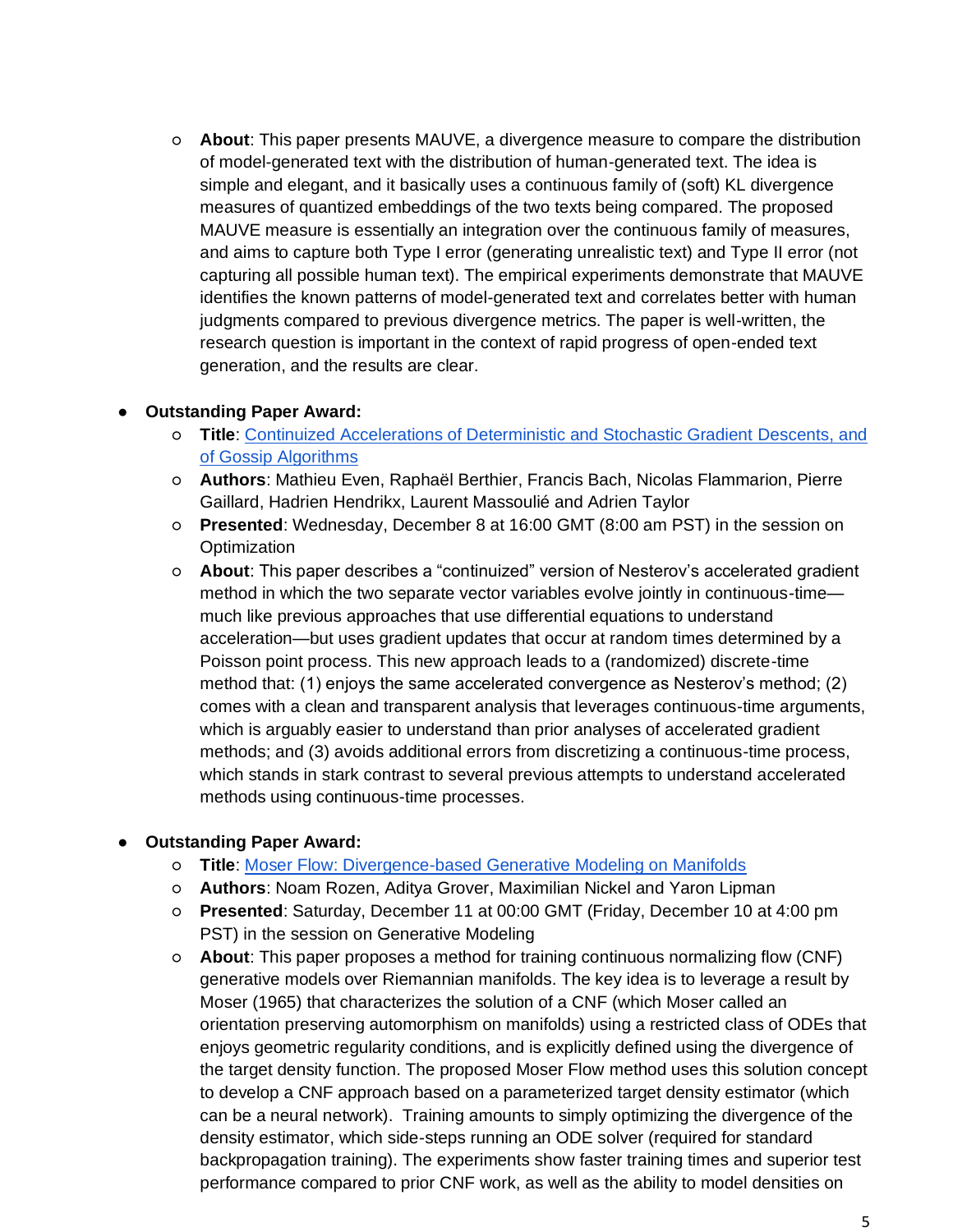implicit surfaces with non-constant curvature such as the Stanford Bunny model. More generally, this concept of exploiting geometric regularity conditions to side-step expensive backpropagation training may be of broader interest.

# ● **Test of Time Award:**

- **Title**: [Online Learning for Latent Dirichlet Allocation](https://proceedings.neurips.cc/paper/2010/file/71f6278d140af599e06ad9bf1ba03cb0-Paper.pdf)
- **Year**: NeurIPS 2010
- **Authors**: Matthew Hoffman, David Blei and Francis Bach
- **Presented:** Saturday, December 11 at 01:00 GMT (Friday, December 10 at 5:00 pm PST) in the final session of the conference
- **About:** This paper introduces a stochastic variational gradient based inference procedure for training Latent Dirichlet Allocation (LDA) models on very large text corpora. On the theoretical side it is shown that the training procedure converges to a local optimum and that, surprisingly, the simple stochastic gradient updates correspond to a stochastic natural gradient of the evidence lower bound (ELBO) objective. On the empirical side the authors show that for the first time LDA can be comfortably trained on text corpora of several hundreds of thousands of documents, making it a practical technique for "big data" problems. The idea has made a large impact in the ML community because it represented the first stepping stone for general stochastic gradient variational inference procedures for a much broader class of models. After this paper, there would be no good reason to ever use full batch training procedures for variational inference anymore.

New to NeurIPS 2021 - Best Paper Awards for the datasets and benchmarks track:

- **Datasets & Benchmarks Best Paper Award**:
	- **Title**: [Reduced, Reused and Recycled: The Life of a Dataset in Machine Learning](https://openreview.net/forum?id=zNQBIBKJRkd)  [Research](https://openreview.net/forum?id=zNQBIBKJRkd)
	- **Authors**: Bernard Koch, Emily Denton, Alex Hanna, Jacob Gates Foster
	- **Presented:** Wednesday, December 8 at 16:00 GMT (8:00 PST) in Dataset and Benchmark Track 2
	- **About**: This paper analyzes thousands of papers and studies the evolution of dataset use within different machine learning subcommunities, as well as the interplay between dataset adoption and creation. It finds that in most communities, there is an evolution towards using fewer different datasets over time, and that these datasets come from a handful of elite institutions. This evolution is problematic, since benchmarks become less generalizable, biases that exist within the sources of these datasets may be amplified, and it becomes harder for new datasets to be accepted by the research community. This is an important 'wake up call' for the machine learning community as a whole, to think more critically about which datasets are used for benchmarking, and to put more emphasis on the creation of new and more varied datasets.

## ● **Datasets & Benchmarks Best Paper Award**:

- **Title**: [ATOM3D: Tasks on Molecules in Three Dimensions](https://openreview.net/forum?id=FkDZLpK1Ml2)
- **Authors**: Raphael John Lamarre Townshend, Martin Vögele, Patricia Adriana Suriana, Alexander Derry, Alexander Powers, Yianni Laloudakis, Sidhika Balachandar, Bowen Jing, Brandon M. Anderson, Stephan Eismann, Risi Kondor, Russ Altman, Ron O. Dror